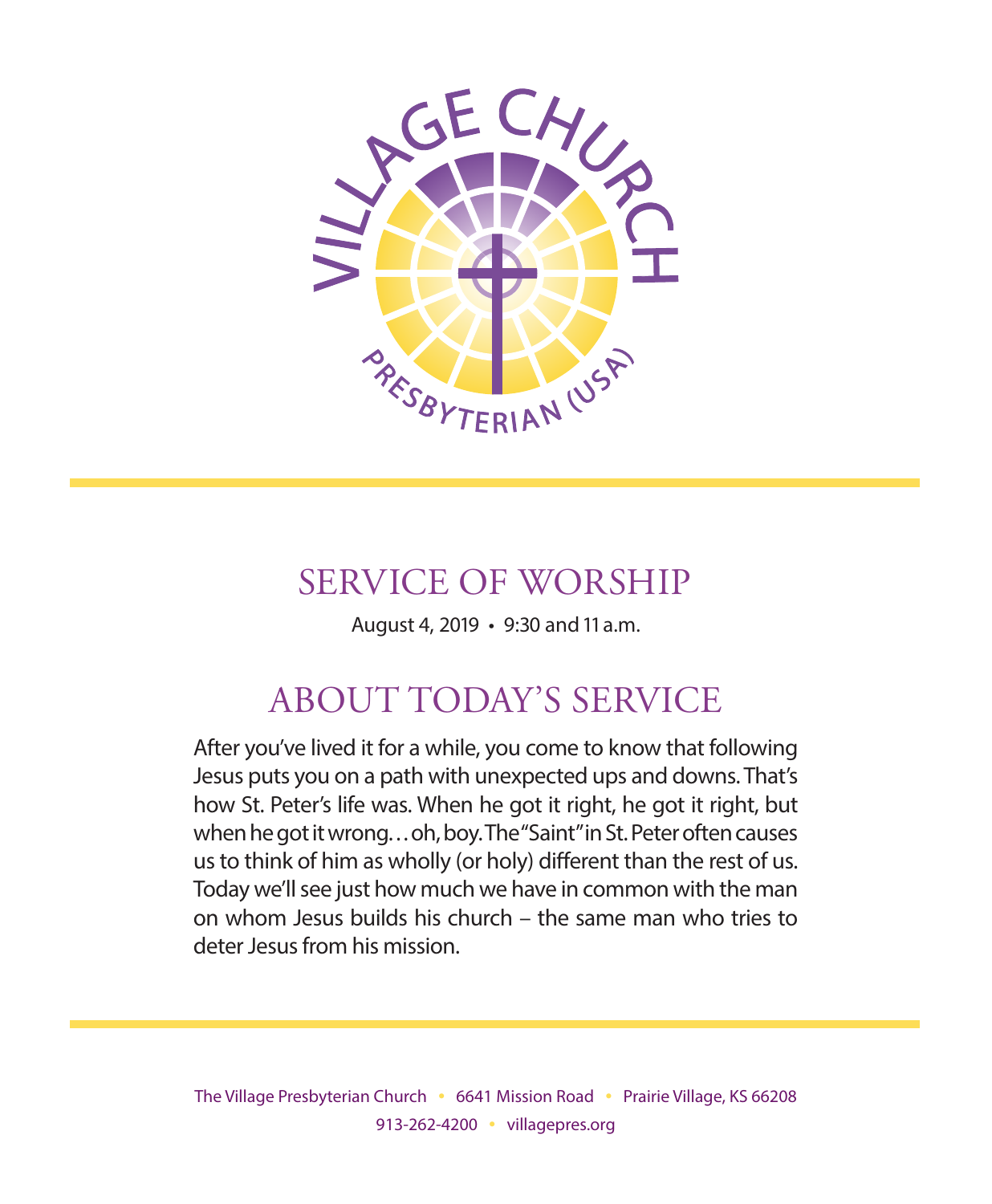# GOD'S PEOPLE GATHER

 Prelude *Rhosymedre* by Ralph Vaughan Williams Words of Welcome Rev. Hallie Hottle

Call to Worship

In the beginning, God built a place for us to call home.

**Earth, sky and sea were spoken into being; the sun and moon were set in the sky.** 

Jesus Christ dwelt among us, building a world of righteousness, peace and justice.

**The stone the builders rejected has become the cornerstone.** 

The Spirit continues to build us up as temples of the Living God.

**We praise the God who is always making a new thing.**

\*Hymn, No. 664 *Morning Has Broken* **BUNESSAN** 

\*Prayer of Confession

**Almighty God, You have called us to be Christ's disciples, to continue his ministry to the lonely and hurting. Yet, like Peter we often try to change Your plans, sometimes out of fear, sometimes out of the desire to rein in Your love for Your creation. We confess that we struggle to follow You. Gracious Lord, have mercy upon us and forgive our sins. Remove those desires that keep us from faithfully following You and caring for our broken world. Align our desires and hopes with Yours so that we may embrace our calling.** (Silent prayer)

\*Assurance of God's Grace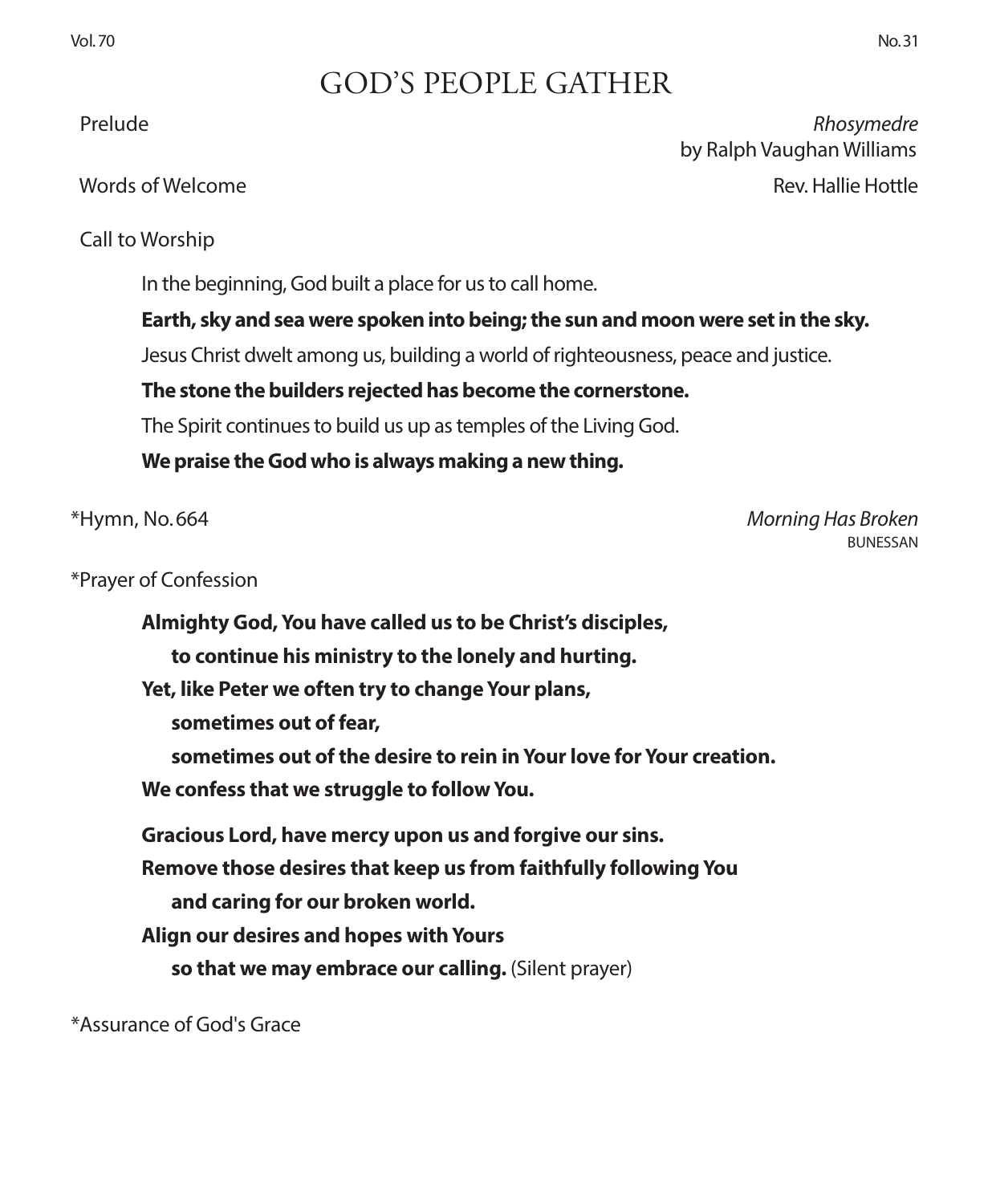### \*Response

## **Halle, halle, halle-lu-jah! Halle, halle, halle-lu-jah! Halle, halle, halle-lu-jah! Hallelujah! Hal-le-lu-jah!**

\*Passing of the Peace

# PROCLAMATION OF THE WORD

Prayer for Illumination Fred Logan (9:30 a.m.)

Scripture Reading Matthew 16:13-23 (pg. 893)

Sermon *Peter: A Person Like Us* Rev. Dr. Brandon Frick

Elizabeth McKell (11 a.m.)

# RESPONSE TO THE WORD

\*Hymn, No. 720 *Jesus Calls Us*

GALILEE

 Offertory *Sanctuary at 3 AM* by Rick Sowash; Amy Jantz, clarinet and Chris Leaver, piano

\*Response (from Hymn, No. 692)

**Spirit, open my heart to the joy and pain of living. As you love may I love, in receiving and in giving. Spirit, open my heart.**

\*Prayer of Dedication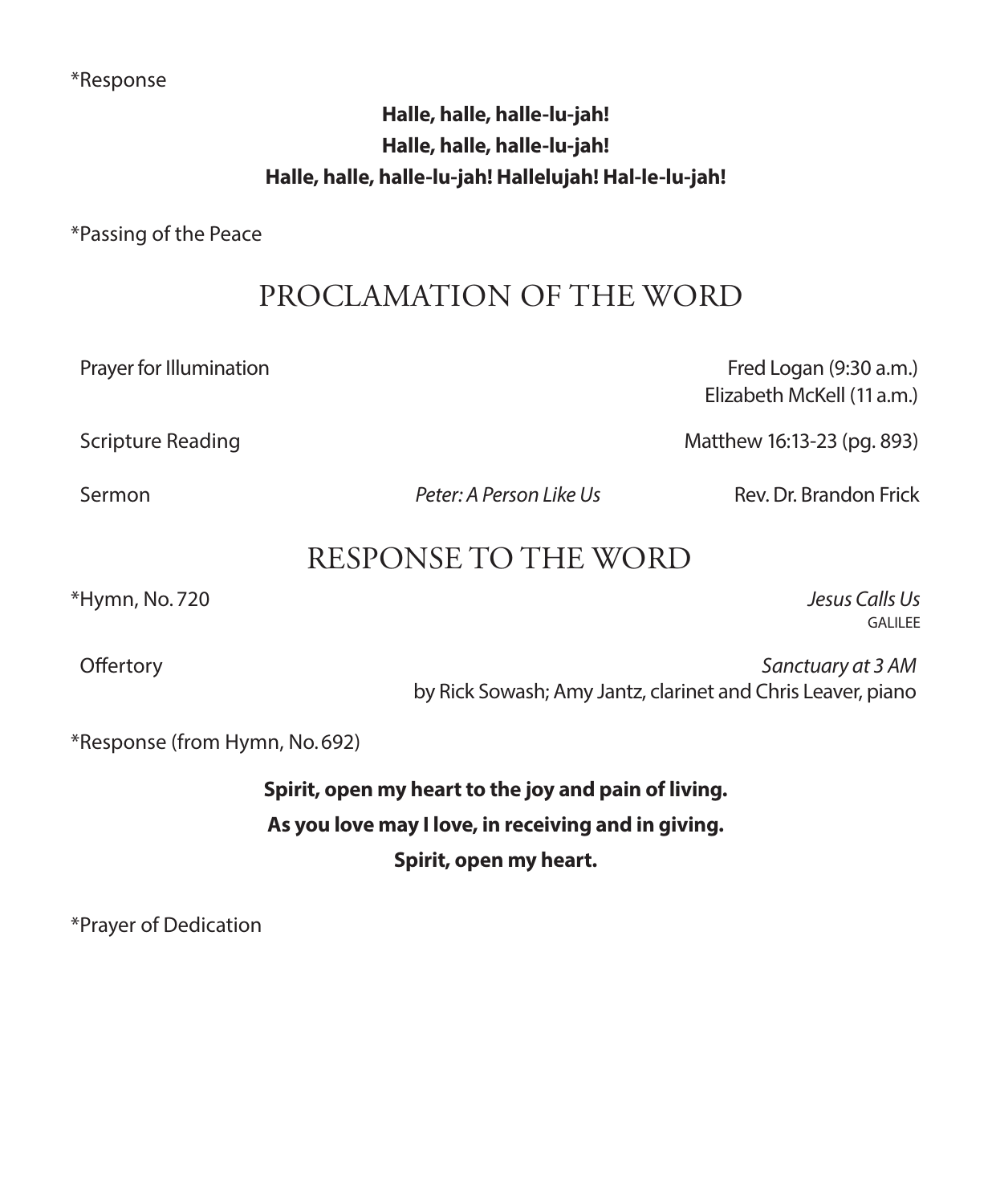The Sacrament of the Lord's Supper

Invitation

Prayer of Thanksgiving and The Lord's Prayer

**Our Father, who art in heaven, hallowed be thy name.**

**Thy kingdom come, thy will be done, on earth as it is in heaven.**

**Give us this day our daily bread;**

**and forgive us our debts, as we forgive our debtors;**

**and lead us not into temptation, but deliver us from evil.**

 **For thine is the kingdom and the power and the glory, forever. Amen.**

Words of Institution

Sharing the Elements

 (At the indication of the pastor, we will all be invited to partake of the bread together, giving visible expression to the unity we share as Christ's body. You are invited to partake of the cup as it is served to you.) Prayer of Response

\*Hymn, No. 546 (v. 1,2) *Lord, Dismiss Us with Your Blessing* SICILIAN MARINERS

\*Benediction

\*Benediction Response

**Savior, when your love shall call us, from our struggling pilgrim way, let no fear of death appall us, glad your summons to obey. May we ever, may we ever reign with you in endless day.**

\*Postlude *The Trumpet Shall Sound* from *Messiah* arr. Lani Smith

\**All who are able may stand ©* A-705103 for all hymns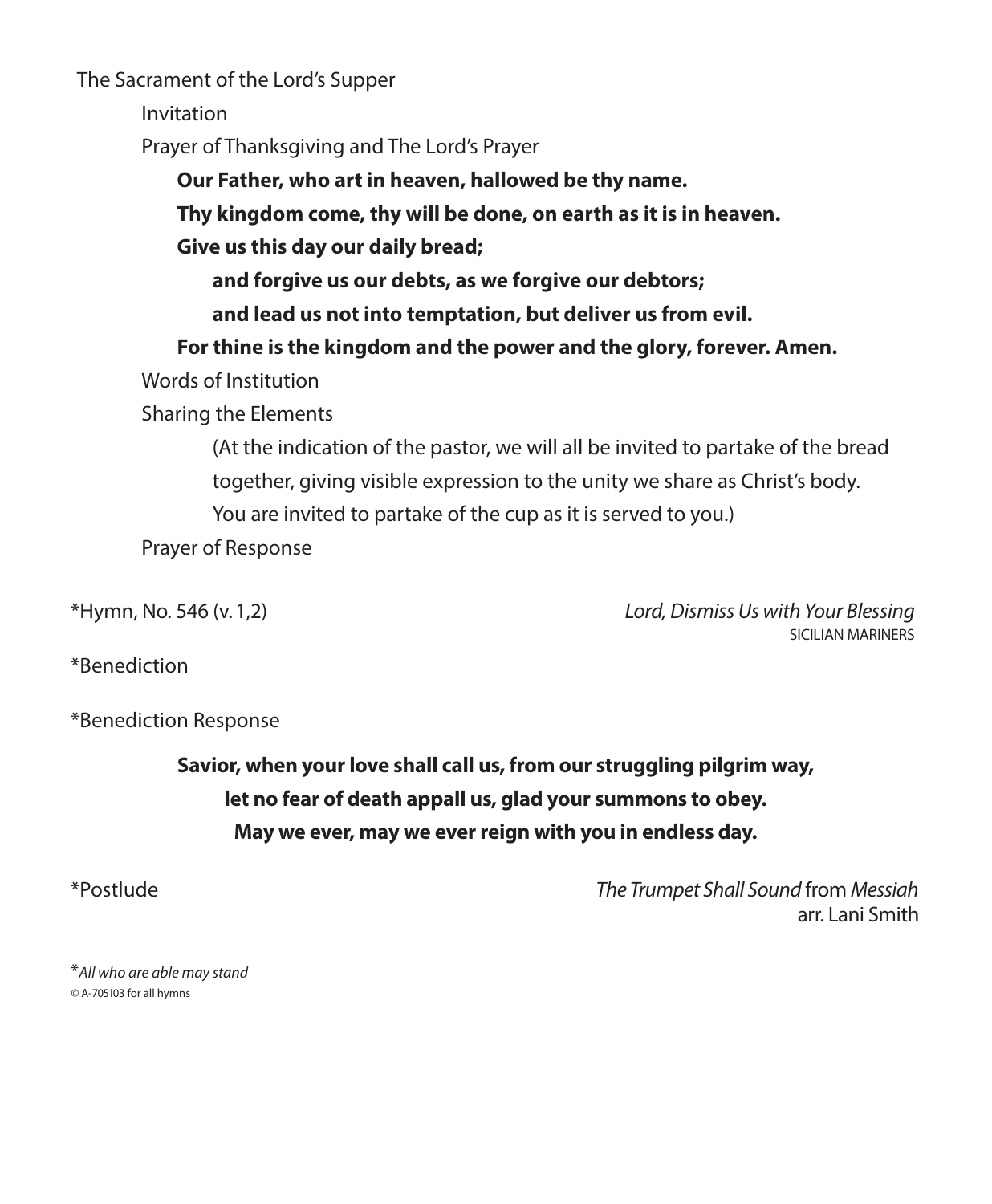# ABOUT TODAY'S MUSIC

Clarinetist Amy Jantz loves the power music has to break through barriers and universally connect with the human heart. She is currently a member of the Kansas City Wind Symphony, as well as an avid handbell ringing enthusiast and member of one of Village Church's two handbell choirs, the Village Ringers. Thank you, Amy!

Organist Chris Leaver holds degrees in music from William Jewell College and the University of Missouri, Kansas City. Chris is a frequent guest organist at Village on Mission, Village on Antioch and Southminster Presbyterian. Thank you, Chris!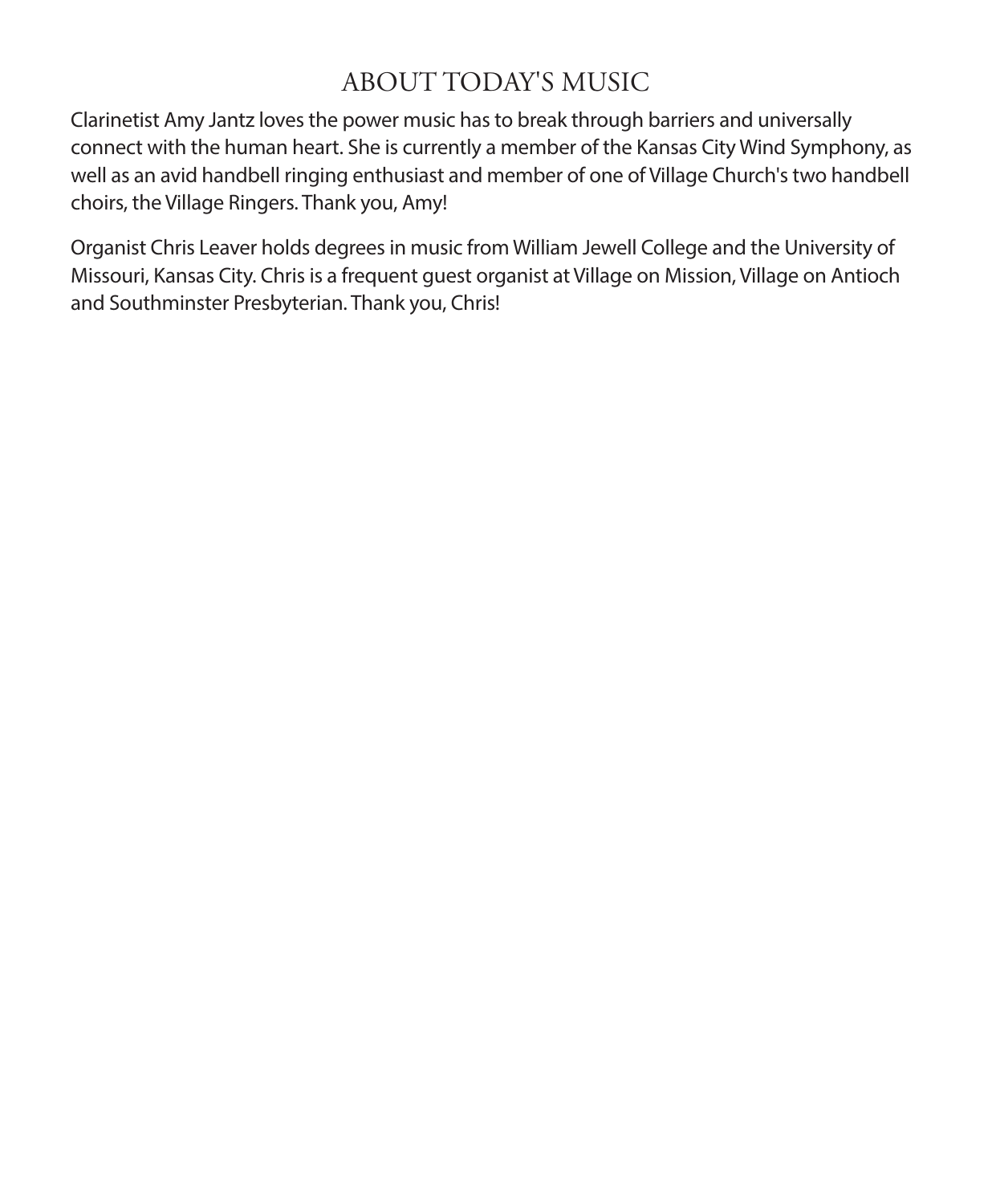# THE CHURCH'S BOOK (Week of August 5, 2019)

The following daily Bible readings were written by Rev. Sally Wright and are offered for your own personal devotion. You are invited to read the text, think about the reflection and questions and allow these to lead you in a time of prayer. Pray for your own journey of faith, pray for Village Church, pray for the community around you, and pray for all of creation.

### **Monday, Aug. 5 Psalm 127**

The title in the Bible I am using titles this psalm, "God's Blessing in the Home." After reading it, I am wondering if this psalm would be a blessing for a home in the 21st Century. If you were to write a blessing for your home life, what would you include?

## **Tuesday, Aug. 6 Colossians 3:18-4:1**

How do you feel reading this text? Verse 18 is a common notion in the Greco-Roman Era. Is this passage an instance where we try to separate this text from its historical and cultural context ?

## **Wednesday, Aug. 7 Luke 12:22-31**

On the one hand, I find this passage so very comforting, reminding me of God's provision for me. Yet, on another hand, I carry my To Do list. How do you reconcile the promise that God provides for all our needs with the very real responsibilities and demands that we face every day?

## **Thursday, Aug. 8 Psalm 50:1-6**

An image I use for God often is that of shepherd, provider, comforter (Psalm 23). Yet, verse 3 describes God as one who comes in a "devouring fire" with a "mighty tempest all around." These are seemingly opposite ways to see God. How do you see God in both of theses roles?

### **Friday, Aug. 9 Psalm 33:10-22**

The Harper Collins Study Bible annotated this whole Psalm with, "A hymn of Praise of God as creator of the world and Lord of history." We commonly refer to God as creator of the world. What does it mean if God is the Lord of history too?

## **Saturday, Aug. 10 Psalm 32:1-8**

The psalmist has written a song of thanksgiving for God. What would you include in your own song of thanksgiving to God?

**SIGN UP TO RECEIVE DAILY BIBLE READINGS EMAILS Subscribe now at www.villagepres.org/subscribe. Emails arrive first thing in the morning Monday through Saturday.**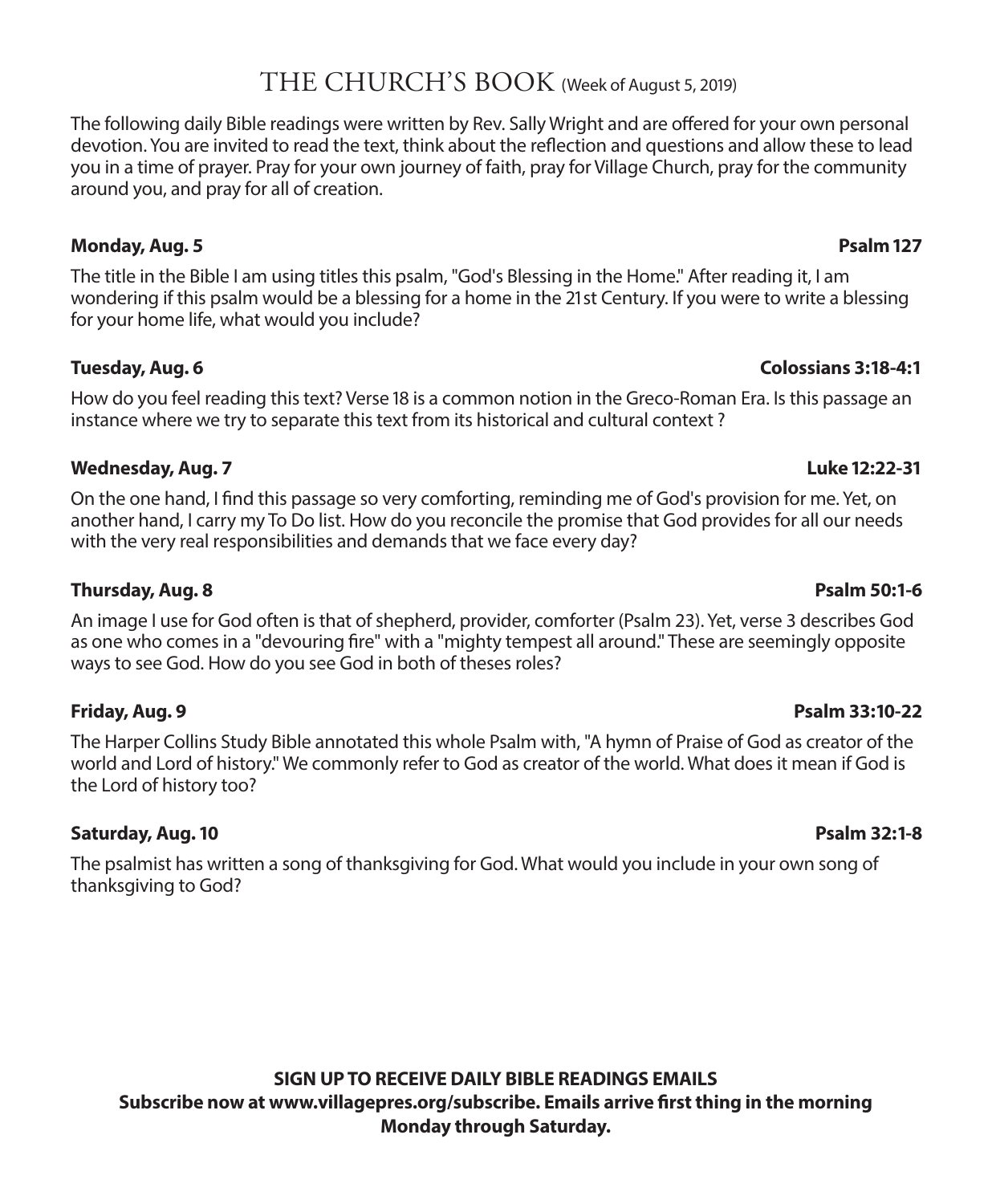

# **The Fall Village U Catalog is Here!**

**The Fall 2019 Village U Catalog is now online at villagepres.org/village-u-community-classes**

A handful of printed copies will also be available throughout Village Church on Mission.

**Registration opens at 9 a.m. Monday, Aug. 19, for church members and 9 a.m. Monday, Aug. 26, for the community.**

Join Us for the **Single Adult Ministry Summer Speaker Series** 

"Understanding More About **Social Media Platforms" Presented by Dee Couch** 

6-8 p.m. **Wednesday, Aug. 14 Room 232 at Village on Mission** 



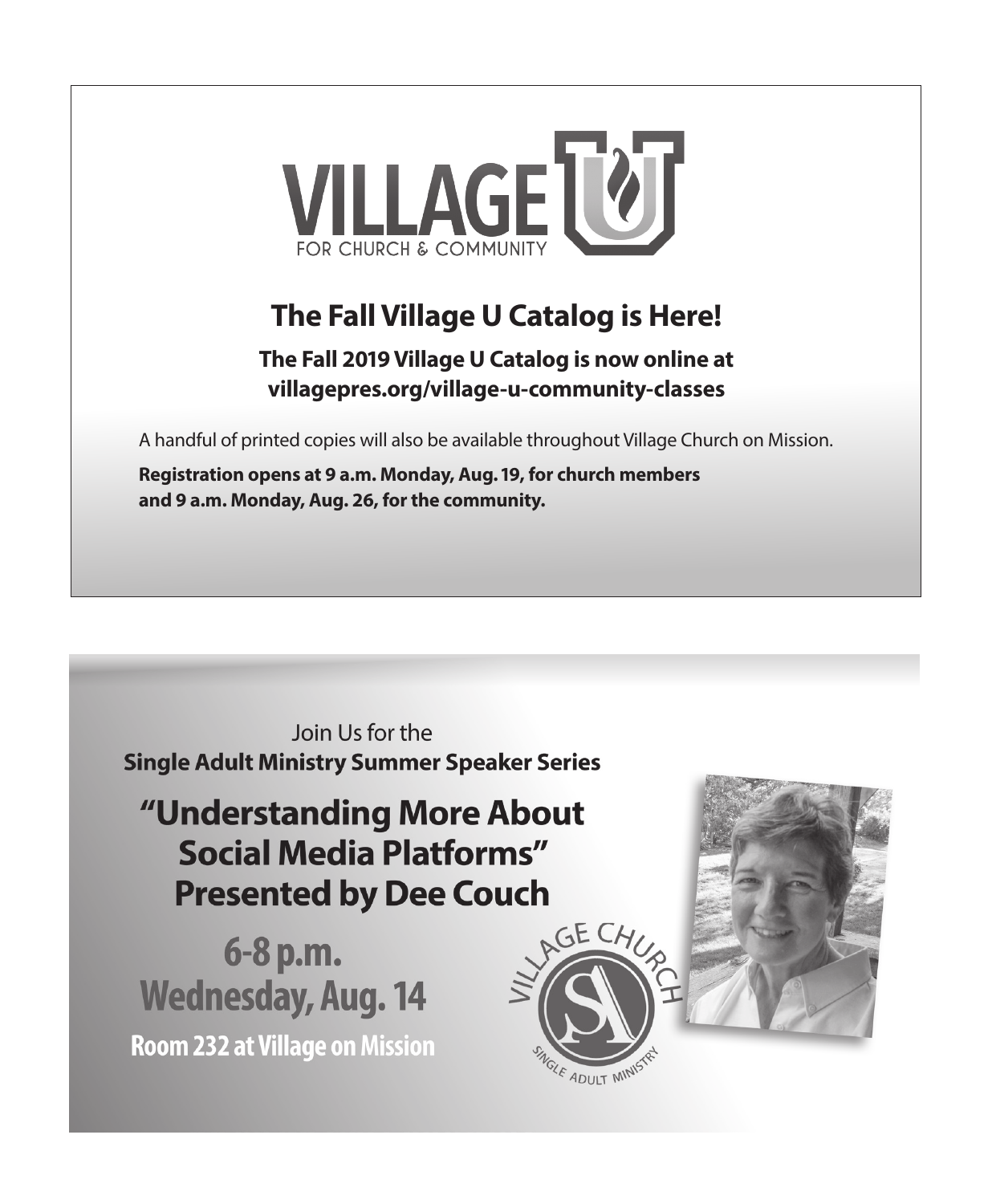# TODAY AT VILLAGE

**WELCOME TO VILLAGE CHURCH!** Please join us every week. Refreshments are available in Friendship Hall following the worship service.

**JOINING VILLAGE CHURCH** – Village welcomes new members every other month at a special Sunday luncheon. **Village will receive seven new members today**. Join us Sept. 29 and Dec. 8. Contact cindy. wilcox@villagepres.org for information.

**DISCOVER VILLAGE KIOSKS** – Located at the North Welcome Center entrance and in Friendship Hall, Discover Village is a place where people can share conversation, ask questions of our hosts and enjoy a cookie. Whether you are newer to Village or a long-time member and have an interest in serving, connecting, or growing, come to the Discover Village kiosk. I hope to see you soon! (Cindy Wilcox, director of connectional ministries)

**NEW TO US?** Village Presbyterian Church is a family of faith actively shaped by the life of Christ to love one another, providing leadership for the transformation of our communities and serving the world. We are a Presbyterian (USA) family of faith that is inclusive, generous and welcoming of all people. Village is one church worshiping at two campuses: Village on Mission (6641 Mission Road in Prairie Village) and Village on Antioch (14895 Antioch Road in Overland Park). If you would like a tour of Village on Mission, contact Cindy Wilcox at cindy.wilcox@villagepres.org or 913-671-2331.

**WORSHIP BAGS** are available for children to enjoy during worship. Please return the bags to the baskets located in the Narthex at the end of the worship service.

# ADULT EDUCATIONAL MINISTRY

**SUMMER ADULT SUNDAY SCHOOL CLASS** – 10:45-11:45 a.m. Sundays, through Aug. 18, Rooms 126 & 127. Join us as we gather to explore and reflect on the Bible passage that is preached each Sunday. We will look at the context for the passage, how our preacher proclaimed the passage and how others have interpreted the passage. Today, our guest speaker is Dr. Darren Kennedy. Next Sunday, the guest speaker will be Rev. Dr. John Borden.

**TECH TALK WITH TONY** – 6:30-8 p.m. Tuesday, Aug. 6, in Room 316. Tony Liu will lead a discussion of ways to use your Smart TV "smarter." Learn how to access "over the air" free TV programs. Explore alternatives moving from cable or satellite TV to Netflix, Amazon Prime, YouTube or other internet streaming services. Discover how streaming players such as Roku can make a "smarter" TV experience.

**FALL VILLAGE U** – The Fall Village U Catalog is now available. Registration for church members begins at 9 a.m. Monday, Aug. 19, and for the community at 9 a.m. Monday, Aug. 26. **Online registration is encouraged.** Some of the upcoming classes are:

**VILLAGE WORDSMITHS** – 4:15-5:15 p.m. Mondays, Aug. 26-Oct. 7, in Room 132. Village Wordsmiths is an afterschool creative writing program for seventh and eighth graders. The goal is to have fun, make friends, boost creativity, critical thinking, and analysis through prompted and free writing drills. Cost is \$85. Payment is due to the instructor on the first day of class. Scholarships are available. Class will not meet on Sept. 2.

**ITALY IN TRANSLATION** – 6:30-8 p.m. Thursdays, Sept. 5, 12, 19, 26, and Oct. 3, 10, in Room 232. This fall, we will examine the culture and character of Italy through a variety of different mediums, culminating in a trip to Rome and Tuscany in 2020 for interested participants. Our exploration will begin with an overview of films from and about Italy from the mid-20th century, with particular attention paid to the work of Italian Neorealists.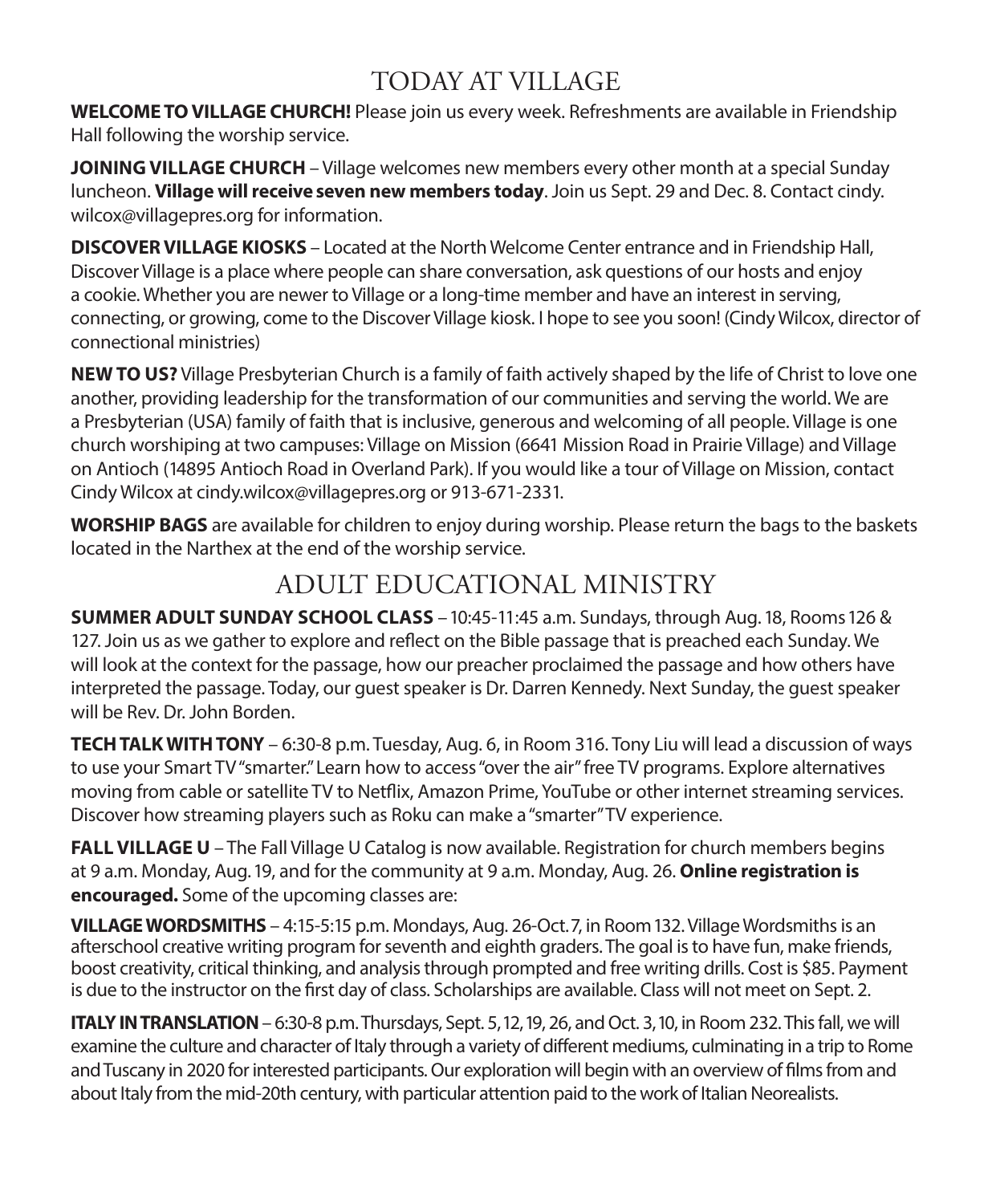**MONDAY HANDWORKS AND E-WORKS** – 9:30-11:30 a.m. Mondays, Sept. 23-Dec. 9, in Room 127. Enjoy community and fellowship while doing projects you want to finish but can never find the time. Everything from crocheting to recipe organizing to catching up on phone calls and emails while your children enjoy making new friends and participating in fun, creative activities in a wonderful child care setting.

**WEDNESDAY HANDWORKS AND E-WORKS** – 9:30-11:30 a.m. Wednesdays, Sept. 25-Dec. 11, in Room 233 (Room 15 for Sept. 25-Oct.23). Enjoy community and fellowship while doing projects you want to finish but can never find the time. You will see everything from crocheting to recipe organizing to catching up on phone calls and emails while your children enjoy making new friends and participating in fun, creative activities in a wonderful child care setting.

**FRIDAY HANDWORKS AND E-WORKS** – 9:30-11:30 a.m. Fridays, Sept. 27-Dec. 13, in Room 127. Enjoy community and fellowship while doing projects you want to finish but can never seem to find the time. Everything from crocheting to recipe organizing to catching up on phone calls and emails while your children enjoy making new friends and participating in fun, creative activities in a wonderful child care setting.

# CHILDREN AND FAMILY MINISTRY

**TODAY IS FAMILY WORSHIP SUNDAY** – Children are invited to worship with their families.

**ALL SERVICES–CHILD CARE** – Infants to 4-year-olds are welcome in Rooms 114, 111 and/or 107.

**BAPTISMS and NEW BABIES** – The next baptism dates are Sept. 15 and Nov. 10. An education class is offered for all members who are planning to baptize their children at Village. Share news of your new baby so we can welcome your new arrival with a gift. Call 913-671-2350 or email kate.ruecker@villagepres.org.

**MOPS (MOTHERS OF PRESCHOOLERS)** registration is now open at bit.ly/vpcmops. MOPS meet the first and third Tuesday mornings of the month at Village Church on Mission September through May. We gather for breakfast, coffee, and connecting with each other while hearing and discussing topics relevant to our mom life. We host monthly play dates and Mom's Nights Out to connect with each other outside our meetings. Fees for the 2019-20 MOPS year are \$60. The child care fee is \$25 per child per semester (child care spots are limited).

# CONNECTIONAL MINISTRIES

**UNDERSTANDING MORE ABOUT SOCIAL MEDIA PLATFORMS** – 6:30-8 p.m. Wednesday, Aug. 14, in Room 232 at Village on Mission. Join long-time Village Church member and computer ministry volunteer/ leader Dee Couch for a general overview of social media. Dee will offer a presentation on Facebook, Twitter, Instagram and LinkedIn. There will also be time for questions/answers. RSVP to Cindy Wilcox at 913-671-2331.

# ENVIRONMENTAL ACTION COMMITTEE

**BIPARTISAN CLIMATE SOLUTION IN CONGRESS** – 7-8:30 p.m. Monday, Aug. 5, Room 127 at Village on Mission. Tony Schmidt (Kansas coordinator for the Citizens Climate Lobby) will explain the current bipartisan bill in Congress known as the Energy Innovation and Carbon Dividend Act, a plan to reduce carbon emissions 40% while creating two million jobs. Known as Fee & Dividend, it will be revenue neutral.

# **MISSION**

**THE FOOD PANTRY** – Hearty soups for lunch or for dinner is what the Food Pantry is requesting. The shelves for hearty soups are very sparse, and the Pantry is hoping you will alleviate that situation. Please pick up a few extra cans while grocery shopping. The Clothes Closet is thinking about the clients' children and their need for new socks and underwear in all sizes to start the new school year. Please be generous. Thank you.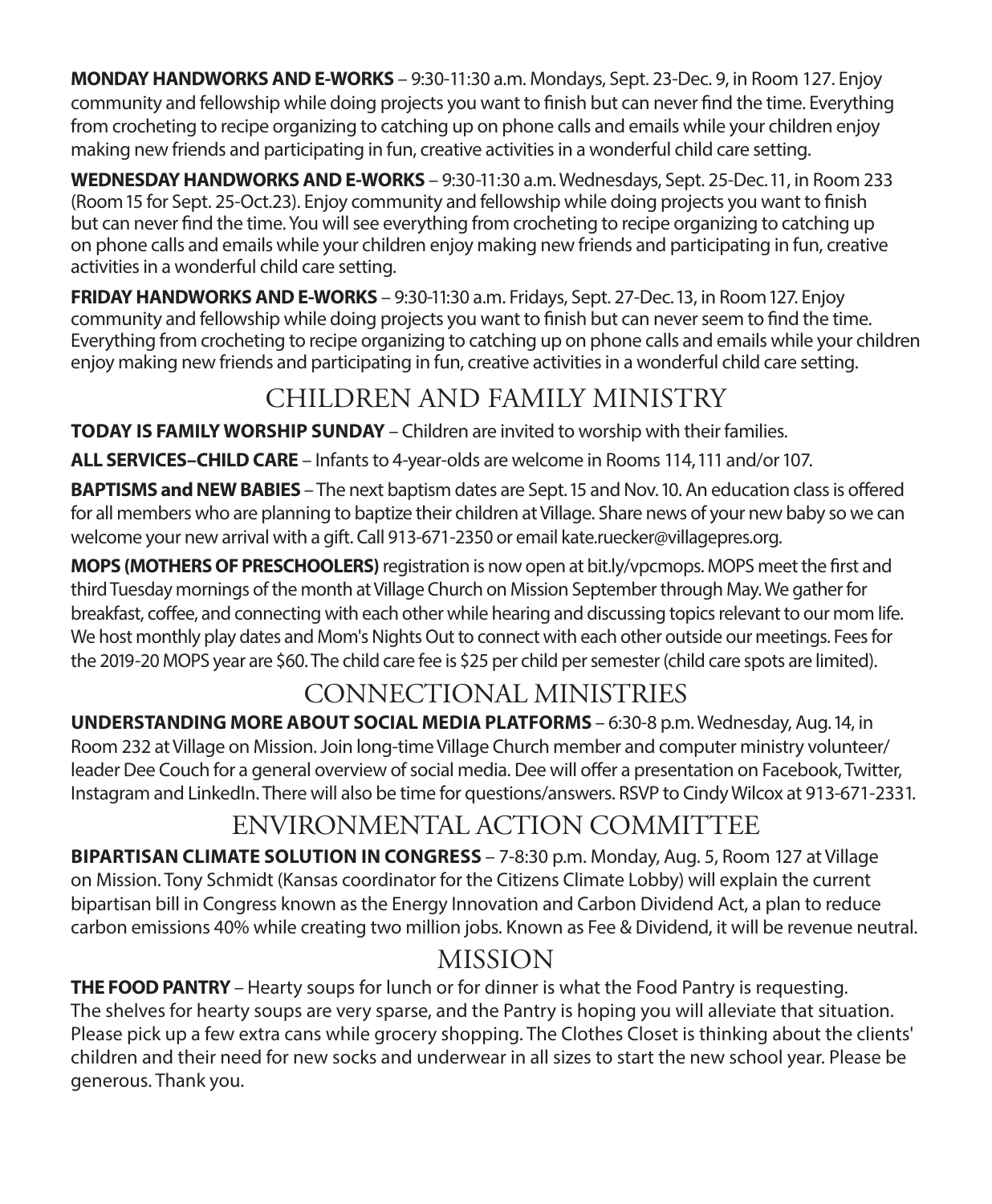**BLOOD DRIVE** – Village will host a blood drive from 11 a.m.-6 p.m. Tuesday, Aug. 13, in Rooms 132 and 133. To make an appointment online, visit esavealifenow.org and use sponsor code of "villagepres" or stop by our registration table in Friendship Hall from 9 a.m.-noon today and Aug. 11. For additional details, contact Ann Colston at 913-722-0165 or acolston1113@gmail.com.

**TOURS OF KANSAS CITY NONPROFITS** – The Mission Committee and any interested Village members are invited to tour several agencies this fall to learn more about the organizations' work in our community. The dates and times are as follows: Literacy KC - 9 a.m. Thursday, Aug. 22; SAVE, INC - 10:30 a.m. Thursday, Aug. 22; After the Harvest - 12:45 p.m. Thursday, Aug. 22; House of Hope - 9 a.m. Friday, Aug. 23; River of Refuge - 9:30 a.m. Friday, Sept. 6. RSVP to Deborah White at deborah.white@villagepres.org or 913-671-2369 if you are interested in joining the tour.

# PASTORAL CARE AND COUNSELING

**SPEAKER CATHY DYKMAN-ACINGER HERE THIS TUESDAY** – Come to the Faith and Grief lunch this Tuesday, Aug. 6, when Cathy Dykman-Acinger will talk about life going on after suffering an aching loss. If you are grieving or know of someone who is, join us from noon-1 p.m. in Friendship Hall at Village on Mission. Lunch is provided. While registration is always helpful, come even if it's last minute. To find out more, contact Linda Alley at 913-671-2327 or linda.alley@villagepres.org.

**WHY HAVEN'T YOU TRIED TAIZE?** – Village has been offering Taizé worship for several years now – have you gone? Modeled after worship from the Taizé community in France, the service includes song, silence, scripture candlelight and communion — all experienced at a quiet, reflective pace. Try Taizé at 6:30 p.m. next Tuesday, Aug.13, in the Chapel.

**IF YOU ARE INTERESTED IN BECOMING A STEPHEN MINISTER** and providing caring support to those in need, training sessions start in September. Sessions are September-January and focus on the art of listening; confidentiality; prayer, substance and practice; feelings; process vs. results; crisis theory and practice; and how to help those who are aging, lonely, experiencing divorce, death of a loved one, or other life challenges. Contact Rev. Becky Chamberlain at 913-671-2367 by Aug. 5 to apply.

# PRESBYTERIAN WOMEN

**PRESBYTERIAN WOMEN FALL EVENT: "Reflect and Connect"** – 10 a.m. - noon Wednesday, Sept. 11, in Friendship Hall at the Village on Mission Campus. Women of all ages are invited. Together we'll reflect upon our hopes and dreams for this coming year and infuse our lives with hope and courage as we reflect God's light! To register, email sunni.battin@villagepres.org by Aug. 20. Contact Kathy Ray at kathydray@gmail.com or Susan Satterlee at sgsatterlee@sbcglobal.net for more information.

**MISSION SEWING**– Mission Sewing needs Christmas fabric. Minimum one-yard pieces, please. Drop-offs at the switchboard, marked Mission Sewing or on Tuesdays in Room 115, the sewing room.

# YOUNG ADULT MINISTRY

Young Adult Ministry is for all people in their 20's and 30's.

**FAMILY DINNER NIGHTS** – 5:30-7 p.m. Wednesday, Aug. 14, Young Adults with Kids. Every second and fourth Wednesday this summer we're giving you a reason to not cook or clean. Come have dinner with us, then take kids downstairs for child care while parents connect with each other. Sign up required. VillagePresYA.org/parents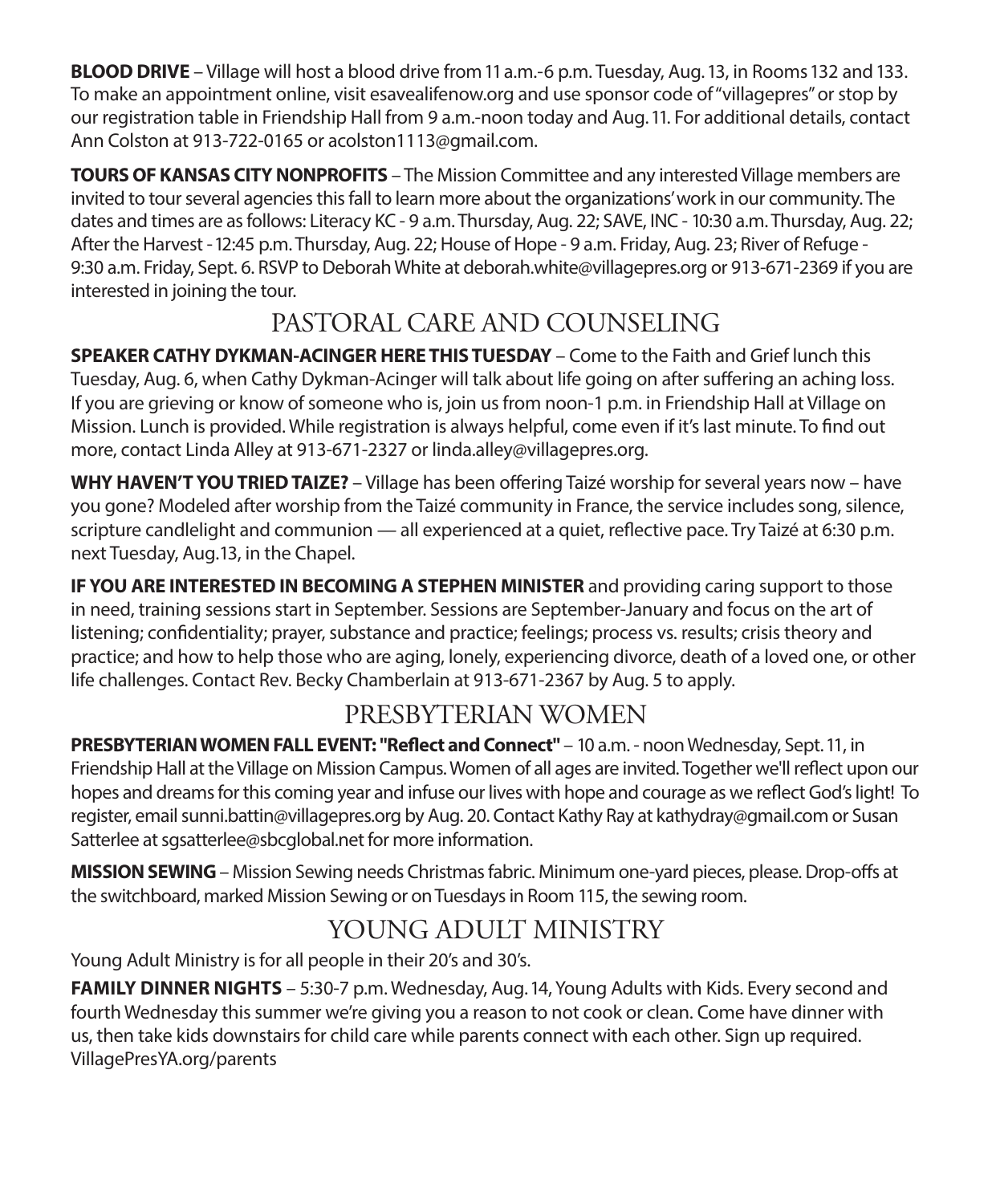**BOULEVARD BREWING CO. TOUR** – 10:30 a.m.-1 p.m. Saturday, Aug. 24. Come tour our city's biggest brewery. We'll enjoy the beer hall together after the tour. \$5/each. Child care provided! Sign up required. VillagePresYA.org/saturdays.

# YOUTH MINISTRY

## **WEEKLY SUMMER YOUTH PROGRAMS**

**Sunday School** – 9:30 a.m. – All summer long youth are invited to attend worship with their families (Sanctuary) or assist with children's Sunday Fundays (Room 307).

**HS Gathersaurus** – 5 p.m. Sundays – Join us Sunday evenings at the Gathering worship service and then walk down to the Village shops with us to talk about what we just heard. Can't make the Gathering? That's okay! Meet us at the Village and we'll catch you up. Dinosaur accessories encouraged.

**MS Evenings** – 7-9 p.m. Mondays – Middle school adventure night. Sometimes we'll play games at the church, sometimes we'll go places. Always meet in the Youth Loft.

**HS Late Nite** – 8-10 p.m. Tuesdays – High school fellowship night. Different activities each week, sometimes at Village and sometimes out. Always meet in the Youth Loft.

**MS Service Day** – 12:30-4:30 p.m. Wednesdays – Come serve our city in a different way each week.

**HS Run Club** – 8-9 a.m. Thursdays – Come get a morning run in. Any level of experience is welcome with longer and shorter runs (and walks) each week.

# **Village Cup Summer Break Aug. 5-9**

The Village Cup will be closed for summer break Aug. 5-9. The Cup will be open for its regular business hours on Sunday, Aug. 11. We will return to our full schedule on Monday, Aug. 12.